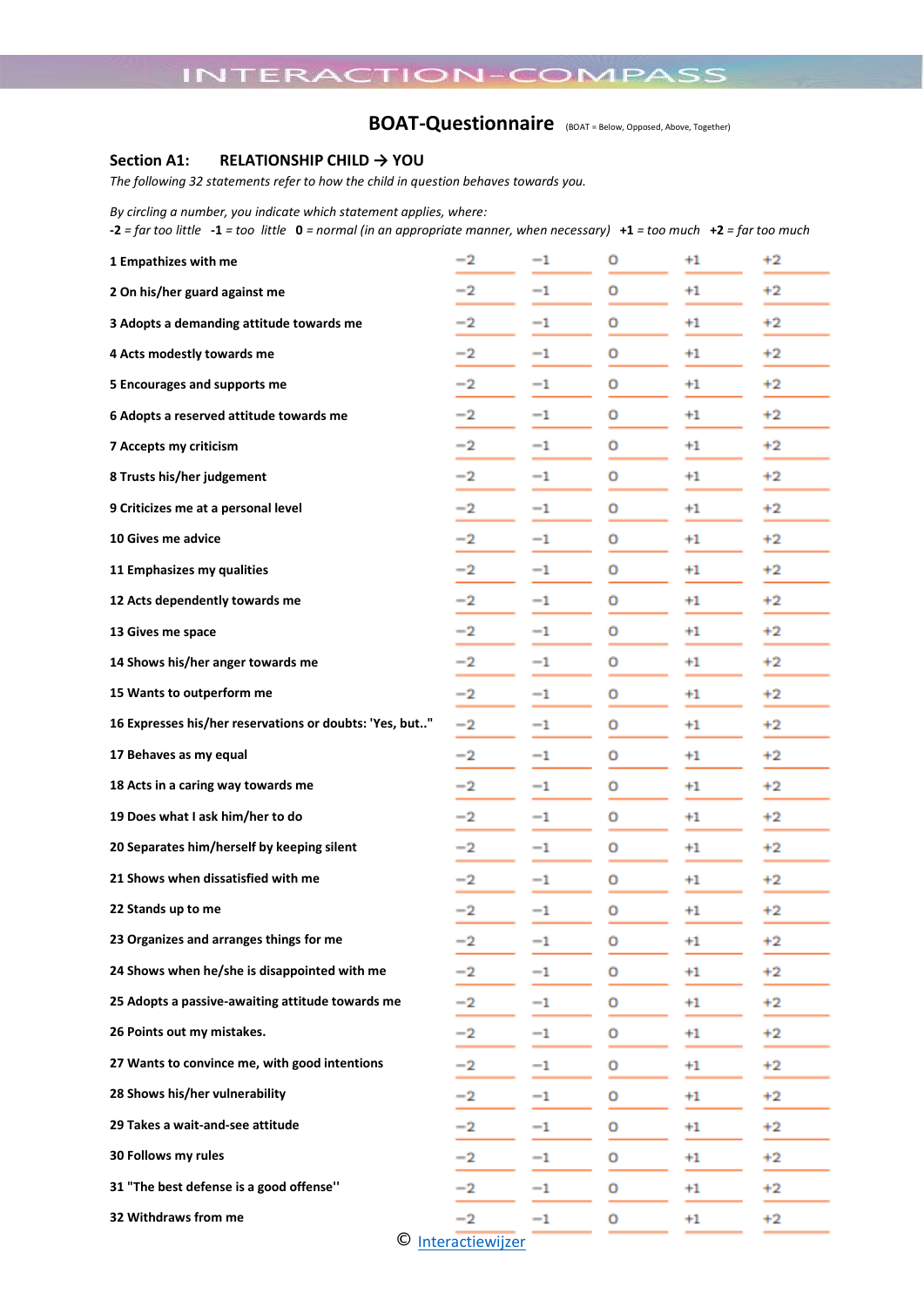## **Section A2: RELATIONSHIP YOU → CHILD**

*The following 8 statements relate to what the child evokes in you, to what kind of response you are initially inclined. Please note: It is NOT a question of whether you actually react in this way in reality.*

*Indicate on a 3-point scale the extent to which the statement applies, where:*

- *- = hardly or not*
- *0 = within normal limits*
- *+ = clearly*

| 4 You tend to see this child as (a sort of) supportive 'buddy' for you in this group    |  |  |
|-----------------------------------------------------------------------------------------|--|--|
| 5 You tend to respond in an irritated way and/or to rebuff the child ------------       |  |  |
|                                                                                         |  |  |
| 7 You tend to trust the child with responsibilities ----------------------------------- |  |  |
|                                                                                         |  |  |

*Go to the next page*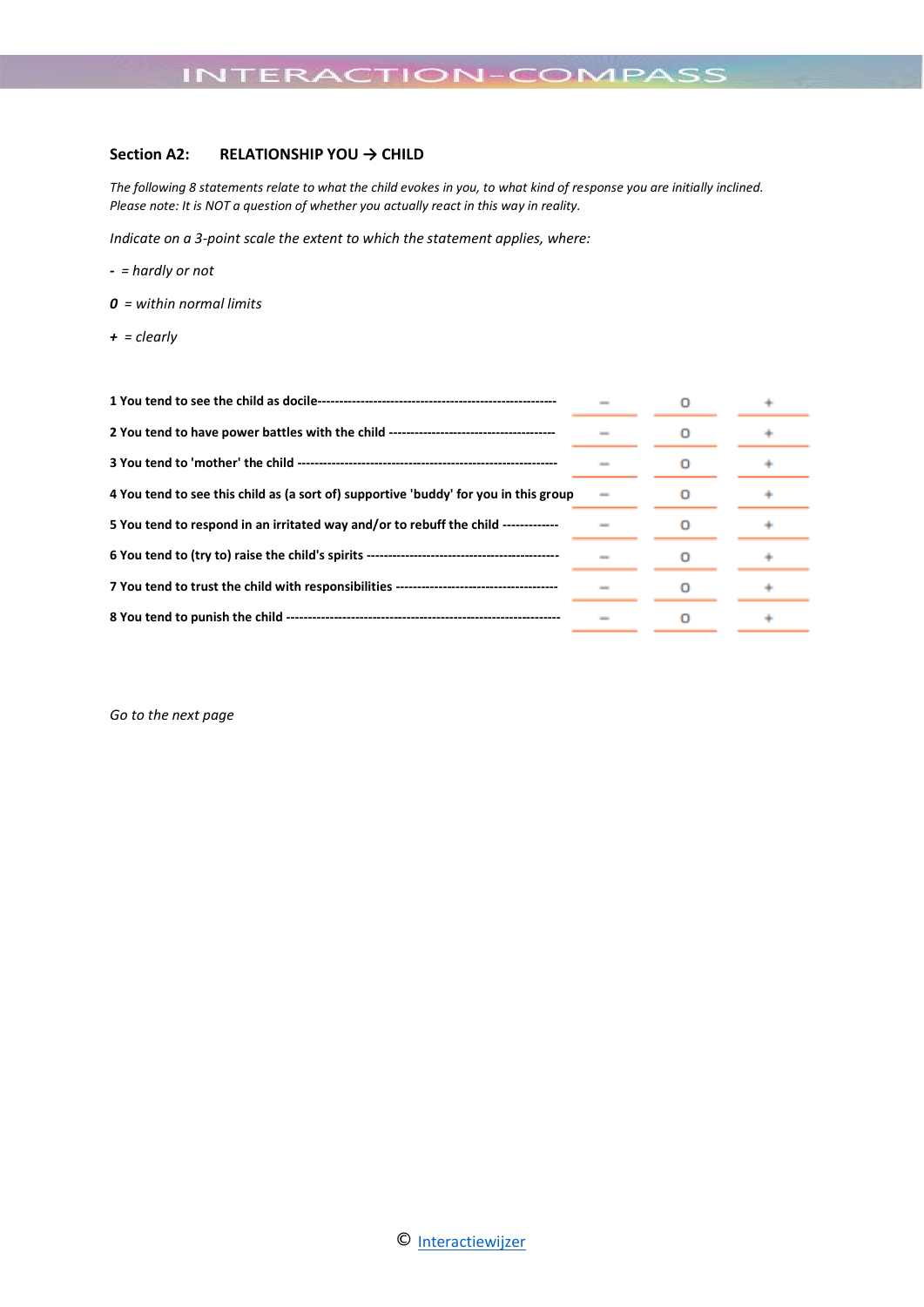# **Section B1: RELATIONSHIP CHILD** → **GROUP**

*The following 32 statements refer to how the child interacts with other children (with the group).*

*By circling a number, you indicate which statement applies, where:* 

**-2** *= far too little* **-1** *= too little* **0** *= normal (in an appropriate manner, when necessary)* **+1** *= too much* **+2** *= far too much*

| 1 Empathizes with other children                     | -2      | $^{-1}$          | o | $+1$             | $+2$    |
|------------------------------------------------------|---------|------------------|---|------------------|---------|
| 2 On his/her guard against other children            | -2      | $^{-1}$          | о | $+1$             | $+2$    |
| 3 Acts in a demanding way towards other children     | -2      | $^{\rm -1}$      | о | $+1$             | $+2$    |
| 4 Behaves modestly towards other children            | -2      | $^{-1}$          | о | $^{+1}$          | $+2$    |
| 5 Encourages and supports other children             | -2      | $^{-1}$          | о | $^{\mathrm{+1}}$ | $+2$    |
| 6 Adopts a reserved attitude towards other children  | $^{-2}$ | $^{-1}$          | o | $+1$             | $+2$    |
| 7 Accepts criticism from other children              | -2      | $^{\rm -1}$      | о | $^{\mathrm{+1}}$ | $+2$    |
| 8 Trusts his/her judgement                           | -2      | $^{\mathrm{-1}}$ | о | $^{+1}$          | $+2$    |
| 9 Criticizes other children at a personal level      | -2      | $^{-1}$          | о | $+1$             | $+2$    |
| 10 Gives advice to other children                    | -2      | $^{-1}$          | о | $+1$             | $+2$    |
| 11 Emphasizes other children's qualities             | -2      | $^{\rm -1}$      | о | $^{+1}$          | $+2$    |
| 12 Behaves dependently towards other children        | -2      | $^{\rm -1}$      | o | $+1$             | $+2$    |
| 13 Gives other children space                        | -2      | $^{-1}$          | о | $^{\mathrm{+1}}$ | $+2$    |
| 14 Shows his/her anger towards other children        | -2      | $^{\rm -1}$      | о | $^{\mathrm{+1}}$ | $+2$    |
| 15 Wants to outperform other children.               | -2      | $^{-1}$          | о | $+1$             | $+2$    |
| 16 Makes critical notes: 'Yes, but"                  | -2      | $^{-1}$          | о | $^{\mathrm{+1}}$ | $+2$    |
| 17 Takes the lead for the group's sake               | -2      | $^{\rm -1}$      | о | $^{+1}$          | $+2$    |
| 18 Acts in a caring way towards other children       | $^{-2}$ | $^{-1}$          | o | $+1$             | $+2$    |
| 19 Does as he/she is asked.                          | -2      | -1               | о | $^{\mathrm{+1}}$ | $+2$    |
| 20 Separates him/herself by keeping silent           | -2      | -1               | о | $^{\mathrm{+1}}$ | $+2$    |
| 21 Shows when dissatisfied                           | -2      | $^{-1}$          | о | $+1$             | $+2$    |
| 22 Stands up to other children                       | -2      | $^{\rm -1}$      | о | $^{\mathrm{+1}}$ | $^{+2}$ |
| 23 Organizes and arranges things for other children  | $^{-2}$ | $^{-1}$          | ٥ | $^{+1}$          | $+2$    |
| 24 Shows when he/she is disappointed                 | -2      | $^{-1}$          | о | $+1$             | $+2$    |
| 25 Takes a passive, awaiting attitude                | $^{-2}$ | $^{-1}$          | о | $+1$             | $+2$    |
| 26 Points out their mistakes to other children.      | -2      | -1               | о | $+1$             | $+2$    |
| 27 Wants to convince other children, for their sake. | -2      | -1               | о | $^{+1}$          | $+2$    |
| 28 Shows his/her vulnerability to other children.    | $^{-2}$ | -1               | о | $+1$             | $+2$    |
| 29 Takes a wait-and-see attitude                     | -2      | $^{\rm -1}$      | о | $+1$             | $+2$    |
| 30 Observes the rules of the group                   | -2      | $^{\rm -1}$      | о | $+1$             | $+2$    |
| 31 'The best defense is a good offense'              | -2      | $^{-1}$          | о | $+1$             | $+2$    |
| 32 Withdraws from other children                     | -2      | $^{\rm -1}$      | о | $^{+1}$          | $+2$    |
|                                                      |         |                  |   |                  |         |

© [Interactiewijzer](https://interactiewijzer.nl/)